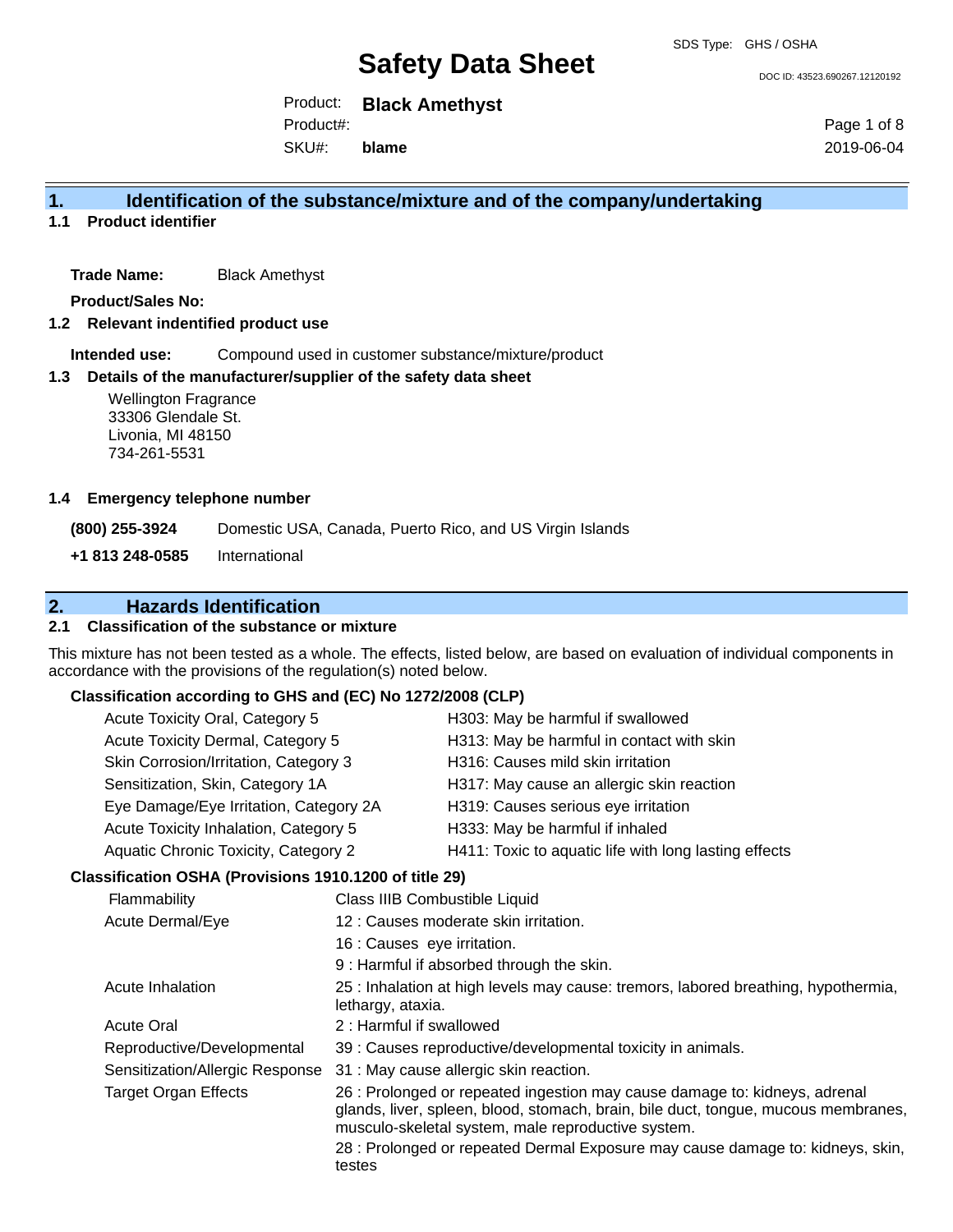DOC ID: 43523.690267.12120192

Product: **Black Amethyst** SKU#: Product#: **blame**

Page 2 of 8 2019-06-04

Carcinogenicity This mixture contains ingredients identified as carcinogens, at 0.1% or greater, by the following:None [X] ACGIH [ ] IARC [ ] NTP [ ] OSHA [ ]

## **2.2 Label elements**

## **Labelling (REGULATION (EC) No 1272/2008)**

**Hazard pictograms**



#### **Signal Word: Warning**

#### **Hazard statments**

| H <sub>303</sub> | May be harmful if swallowed                     |
|------------------|-------------------------------------------------|
| H313             | May be harmful in contact with skin             |
| H316             | Causes mild skin irritation                     |
| H317             | May cause an allergic skin reaction             |
| H319             | Causes serious eye irritation                   |
| H333             | May be harmful if inhaled                       |
| H411             | Toxic to aquatic life with long lasting effects |

#### **Precautionary Statements**

#### **Prevention:**

| P <sub>264</sub>     | Wash hands thoroughly after handling                                                                                             |
|----------------------|----------------------------------------------------------------------------------------------------------------------------------|
| P <sub>272</sub>     | Contaminated work clothing should not be allowed out of the workplace                                                            |
| P <sub>273</sub>     | Avoid release to the environment                                                                                                 |
| Response:            |                                                                                                                                  |
| $P302 + P352$        | IF ON SKIN: Wash with soap and water                                                                                             |
| $P304 + P312$        | IF INHALED: Call a POISON CENTER or doctor/physician if you feel unwell                                                          |
| $P305 + P351 + P338$ | IF IN EYES: Rinse cautiously with water for several minutes Remove contact lenses if<br>present and easy to do. continue rinsing |
| P312                 | Call a POISON CENTER or doctor/physician if you feel unwell                                                                      |
| $P333 + P313$        | If skin irritation or a rash occurs: Get medical advice/attention                                                                |
| $P337 + P313$        | If eye irritation persists: Get medical advice/attention                                                                         |
| P363                 | Wash contaminated clothing before reuse                                                                                          |
| P391                 | <b>Collect Spillage</b>                                                                                                          |

**2.3 Other Hazards**

## **no data available**

## **3. Composition/Information on Ingredients**

#### **3.1 Mixtures**

This product is a complex mixture of ingredients, which contains among others the following substance(s), presenting a health or environmental hazard within the meaning of the UN Globally Harmonized System of Classification and Labeling of Chemicals (GHS):

| CAS#       | EC# |
|------------|-----|
| Ingredient |     |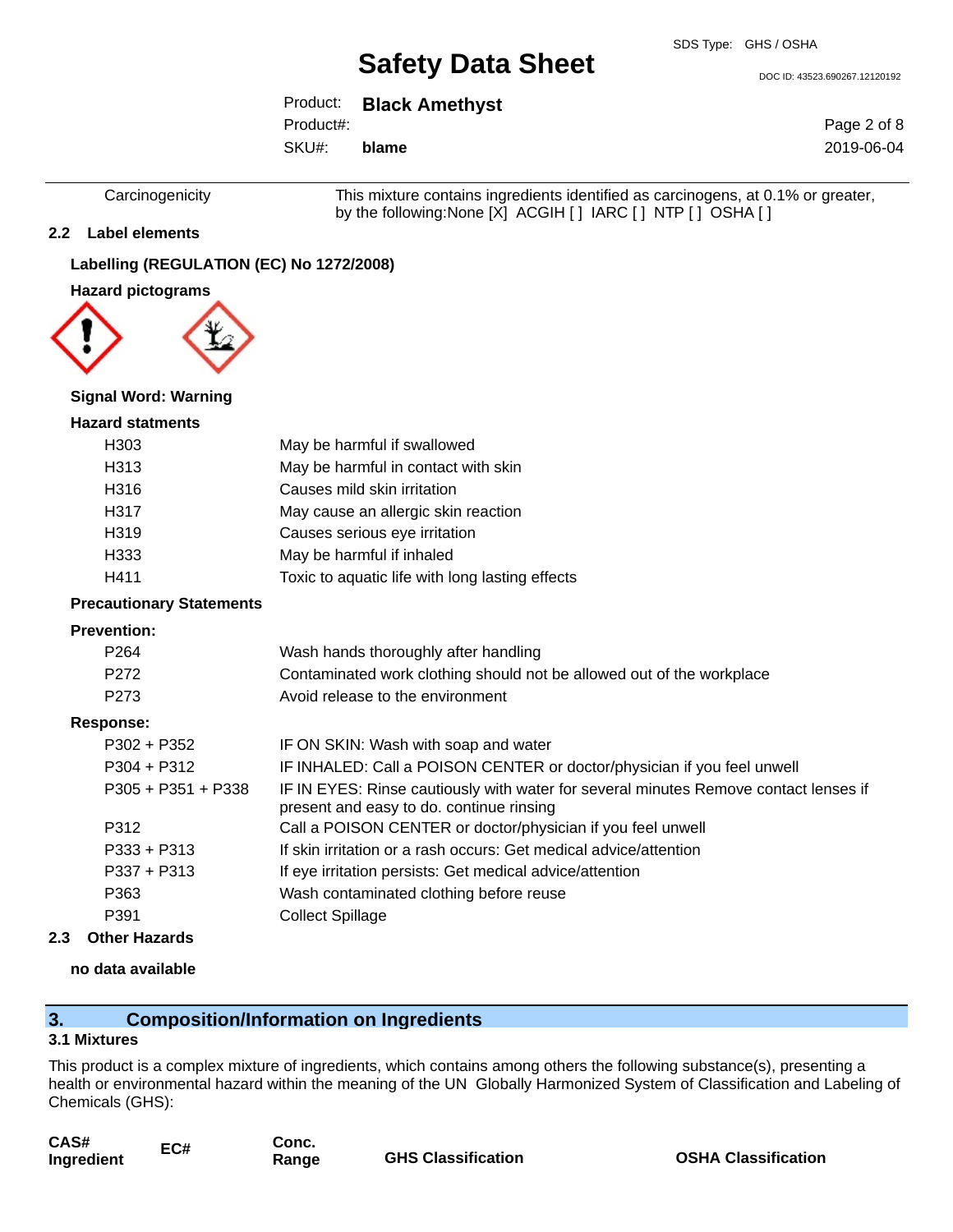SDS Type: GHS / OSHA

DOC ID: 43523.690267.12120192

## Product: **Black Amethyst** Product#:

SKU#: **blame** Page 3 of 8 2019-06-04

| <b>CAS#</b>            | EC#                                | Conc.                                          |                                                                    |                            |
|------------------------|------------------------------------|------------------------------------------------|--------------------------------------------------------------------|----------------------------|
| Ingredient             |                                    | Range                                          | <b>GHS Classification</b>                                          | <b>OSHA Classification</b> |
| 101-86-0               | 202-983-3                          | $5 - 10%$                                      | H303; H316; H317; H400; H411                                       | 11, 15                     |
|                        | Hexyl cinnamaldehyde               |                                                |                                                                    |                            |
| 140-11-4               | 205-399-7                          | $2 - 5%$                                       | H303; H401; H412                                                   | 15, 25, 26, 31, 39         |
| Benzyl acetate         |                                    |                                                |                                                                    |                            |
| 105-95-3               | 203-347-8                          | $2 - 5%$                                       | H401                                                               | 11, 15                     |
| Ethylene brassylate    |                                    |                                                |                                                                    |                            |
| 80-54-6                | 201-289-8                          | $2 - 5%$                                       | H227; H302; H315; H317; H361; H401;                                | 11, 15, 26, 28, 3, 31, 39  |
|                        | <b>Butylphenyl Methylpropional</b> |                                                | H412                                                               |                            |
| $60 - 12 - 8$          | 200-456-2                          | $2 - 5%$                                       | H302; H313; H316; H319                                             | 11, 15, 3                  |
| phenethyl alcohol      |                                    |                                                |                                                                    |                            |
| 319002-92-1            | 437-530-0                          | $2 - 5%$                                       | H226; H402; H412                                                   |                            |
|                        |                                    | Propyl (2S)-2-(1,1-dimethylpropoxy)-propanoate |                                                                    |                            |
| 18479-58-8             | 242-362-4                          | $1 - 2%$                                       | H227; H303; H315; H319; H402                                       | 11, 15                     |
|                        | 2,6-dimethyloct-7-en-2-ol          |                                                |                                                                    |                            |
| 236391-76-7            | 431-700-8                          | $1 - 2%$                                       | H401; H411                                                         |                            |
|                        |                                    |                                                | Acetic acid.(1-oxopropoxy)-, 1-(3,3-dimethylcyclohexyl)ethyl ester |                            |
| 104-61-0               | 203-219-1                          | $1 - 2%$                                       | H316                                                               | 12, 15                     |
| gamma-Nonalactone      |                                    |                                                |                                                                    |                            |
| 63500-71-0             | 405-040-6                          | $1 - 2%$                                       | H319                                                               |                            |
|                        | Isobutyl Methyl Tetrahydropyranol  |                                                |                                                                    |                            |
| 115-95-7               | 204-116-4                          | $1 - 2%$                                       | H227; H315; H317; H320; H402                                       |                            |
| <b>Linalyl Acetate</b> |                                    |                                                |                                                                    |                            |
| 1222-05-5              | 214-946-9                          | $1 - 2%$                                       | H316; H400; H410                                                   | 11, 15                     |
|                        | Hexamethylindanopyran              |                                                |                                                                    |                            |
| 120-51-4               | 204-402-9                          | $1 - 2%$                                       | H302; H313; H400; H411                                             | 28, 3                      |
| <b>Benzyl Benzoate</b> |                                    |                                                |                                                                    |                            |
| $91 - 64 - 5$          | 202-086-7                          | $1 - 2%$                                       | H302; H317; H402                                                   | 12, 15, 2, 26, 31, 9       |
| Coumarin               |                                    |                                                |                                                                    |                            |
| 1205-17-0              | 214-881-6                          | $0.1 - 1.0 %$                                  | H303; H317; H361; H401; H411                                       |                            |
|                        |                                    | a-Methyl-1,3-benzodioxole-5-propionaldehyde    |                                                                    |                            |
| 106-22-9               | 203-375-0                          | $0.1 - 1.0 %$                                  | H303; H313; H315; H317; H319; H401                                 | 11, 15                     |
| Citronellol            |                                    |                                                |                                                                    |                            |
| 106-24-1               | 203-377-1                          | $0.1 - 1.0 %$                                  | H303; H315; H317; H318; H402                                       | 11, 15, 31                 |
| Geraniol               |                                    |                                                |                                                                    |                            |
| 68647-72-3             | 232-433-8                          | $0.1 - 1.0 \%$                                 | H226; H304; H315; H317; H400; H410                                 | 12, 3, 31                  |
| Limonene               |                                    |                                                |                                                                    |                            |
| 5392-40-5              | 226-394-6                          | $0.1 - 1.0 %$                                  | H313; H315; H317; H319; H401                                       | 26                         |
| Citral                 |                                    |                                                |                                                                    |                            |
| 106-25-2               | 203-378-7                          | $0.1 - 1.0 %$                                  | H303; H315; H317; H319; H401                                       | 15                         |
| Nerol                  |                                    |                                                |                                                                    |                            |
| 103-95-7               | 203-161-7                          | $0.1 - 1.0 %$                                  | H227; H303; H315; H317; H401; H412                                 | 11, 15, 31                 |
|                        |                                    | 2-Methyl-3-(p-isopropylphenyl)propionaldehyde  |                                                                    |                            |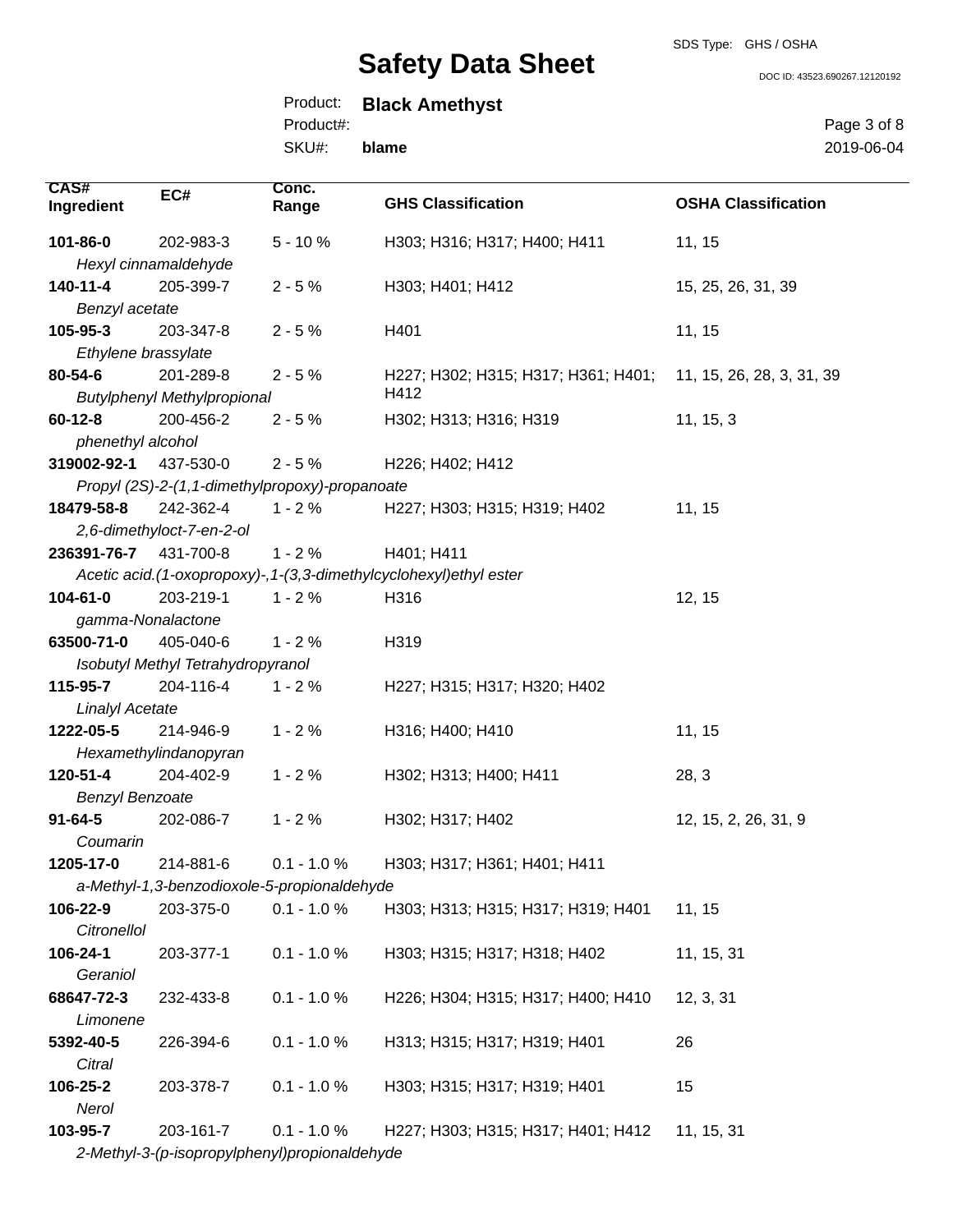SDS Type: GHS / OSHA

DOC ID: 43523.690267.12120192

Product: **Black Amethyst** SKU#: Product#: **blame**

Page 4 of 8 2019-06-04

| CAS#<br>Ingredient | EC#                                   | Conc.<br>Range                                           | <b>GHS Classification</b>                                                   | <b>OSHA Classification</b> |
|--------------------|---------------------------------------|----------------------------------------------------------|-----------------------------------------------------------------------------|----------------------------|
| 67634-15-5         | 266-819-2                             | $0.1 - 1.0 \%$                                           | H315: H317: H400: H411                                                      | 11.15                      |
|                    | Ethyl 2,2-dimethylhydrocinnamal       |                                                          |                                                                             |                            |
| 5462-06-6          | 226-749-5                             | $0.1 - 1.0 \%$                                           | H303; H317; H401                                                            | 11, 15, 31                 |
|                    | 4-Methoxy-alpha-methylbenzenepropanal |                                                          |                                                                             |                            |
| 57378-68-4         | 260-709-8                             | $0.01 - 0.1\%$                                           | H302: H315: H317: H318: H400: H410                                          | 11, 15, 31                 |
|                    |                                       |                                                          | delta-1-(2,6,6-Trimethyl-3-cyclohexen-1-yl)-2-buten-1-one (delta-Damascone) |                            |
| 23696-85-7         | 245-833-2                             |                                                          | 0.01 - 0.1% H313; H315; H317; H401; H411                                    | 31                         |
|                    |                                       |                                                          | 1-(2,6,6-Trimethylcyclohexa-1,3-dienyl)-2-buten-1-one (Damascenone)         |                            |
|                    |                                       | See Section 16 for full text of GHS classification codes |                                                                             |                            |

Total Hydrocarbon Content (%  $w/w$ ) = 1.45

| $\overline{4}$ .<br><b>First Aid Measures</b>                                     |                                                                                                               |
|-----------------------------------------------------------------------------------|---------------------------------------------------------------------------------------------------------------|
| <b>Description of first aid measures</b><br>4.1                                   |                                                                                                               |
| Inhalation:                                                                       | Remove from exposure site to fresh air and keep at rest.<br>Obtain medical advice.                            |
| Eye Exposure:                                                                     | Flush immediately with water for at least 15 minutes.<br>Contact physician if symptoms persist.               |
| <b>Skin Exposure:</b>                                                             | Remove contaminated clothes. Wash thoroughly with water (and soap).<br>Contact physician if symptoms persist. |
| Ingestion:                                                                        | Rinse mouth with water and obtain medical advice.                                                             |
| Most important symptoms and effects, both acute and delayed<br>4.2                |                                                                                                               |
| <b>Symptoms:</b>                                                                  | no data available                                                                                             |
| Risks:                                                                            | Refer to Section 2.2 "Hazard Statements"                                                                      |
| Indication of any immediate medical attention and special treatment needed<br>4.3 |                                                                                                               |
| <b>Treatment:</b>                                                                 | Refer to Section 2.2 "Response"                                                                               |
| 5.<br><b>Fire-Fighting measures</b>                                               |                                                                                                               |
| <b>Extinguishing media</b><br>5.1                                                 |                                                                                                               |
| Suitable:                                                                         | Carbon dioxide (CO2), Dry chemical, Foam                                                                      |
| Unsuitable                                                                        | Do not use a direct water jet on burning material                                                             |
| Special hazards arising from the substance or mixture<br>5.2                      |                                                                                                               |
| During fire fighting:<br><b>Advice for firefighters</b><br>5.3                    | Water may be ineffective                                                                                      |
| <b>Further information:</b>                                                       | Standard procedure for chemical fires                                                                         |
| <b>Accidental Release Measures</b><br>6.                                          |                                                                                                               |

### **6.1 Personal precautions, protective equipment and emergency procedures**

Avoid inhalation and contact with skin and eyes. A self-contained breathing apparatus is recommended in case of a major spill.

## **6.2 Environmental precautions**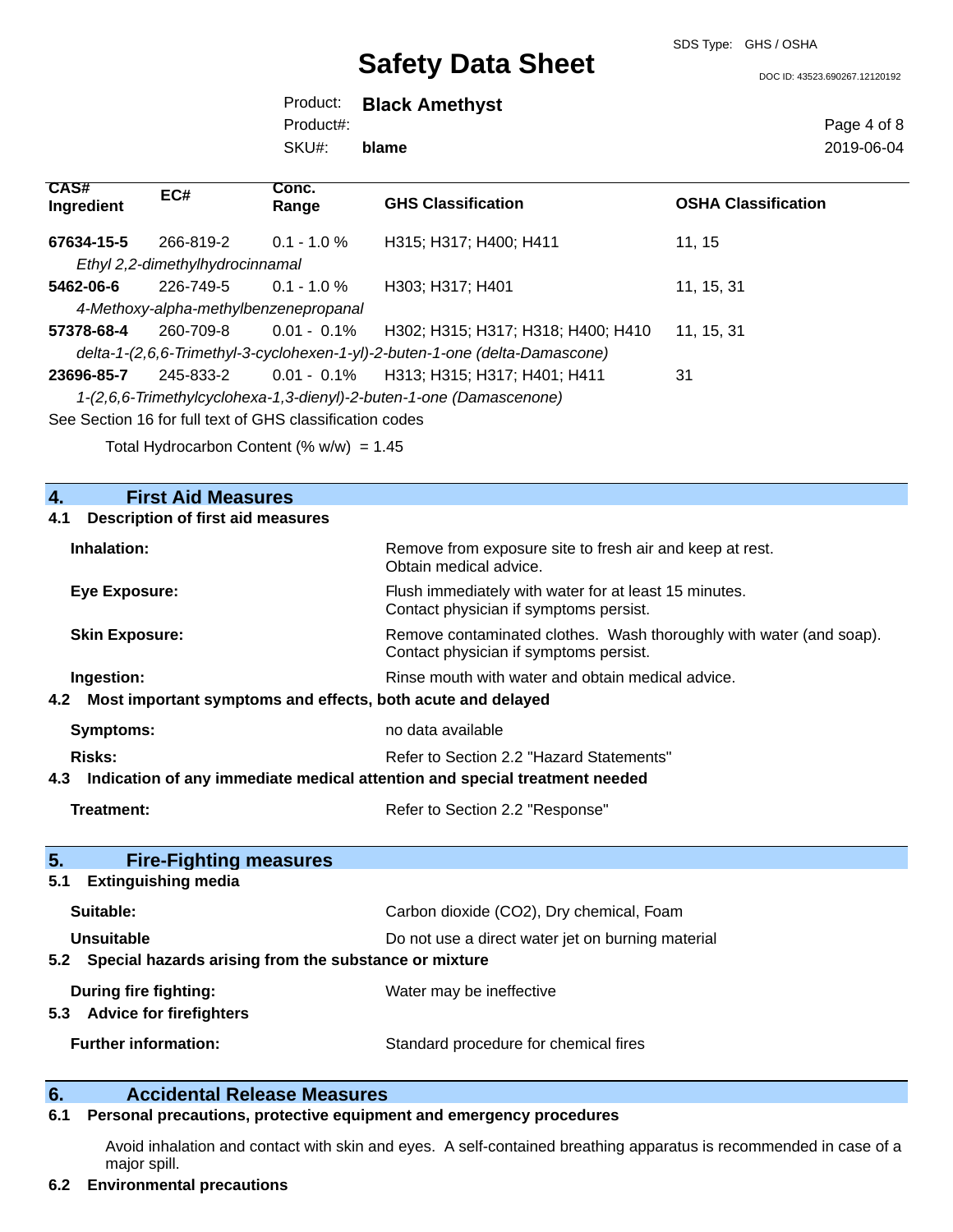DOC ID: 43523.690267.12120192

Product: **Black Amethyst** Product#:

SKU#: **blame** Page 5 of 8 2019-06-04

Keep away from drains, soil, and surface and groundwater.

#### **6.3 Methods and materials for containment and cleaning up**

Clean up spillage promptly. Remove ignition sources. Provide adequate ventilation. Avoid excessive inhalation of vapors. Gross spillages should be contained by use of sand or inert powder and disposed of according to the local regulations.

#### **6.4 Reference to other sections**

Not Applicable

## **7. Handling and Storage**

### **7.1 Precautions for safe handling**

Apply according to good manufacturing and industrial hygiene practices with proper ventilation. Do not drink, eat or smoke while handling. Respect good personal hygiene.

### **7.2 Conditions for safe storage, including any incompatibilities**

Store in a cool, dry and ventilated area away from heat sources and protected from light in tightly closed original container. Avoid plastic and uncoated metal container. Keep air contact to a minimum.

## **7.3 Specific end uses**

No information available

## **8. Exposure Controls/Personal Protection**

### **8.1 Control parameters**

| <b>Exposure Limits:</b> |  |
|-------------------------|--|
|-------------------------|--|

| Component |                | ACGIH | ACGIH | OSHA | OSHA<br>TWA ppm STEL ppm TWA ppm STEL ppm |  |
|-----------|----------------|-------|-------|------|-------------------------------------------|--|
| 140-11-4  | Benzyl acetate |       |       |      |                                           |  |

**Engineering Controls:** Use local exhaust as needed.

#### **8.2 Exposure controls - Personal protective equipment**

| Eye protection:                | Tightly sealed goggles, face shield, or safety glasses with brow guards and side shields, etc.<br>as may be appropriate for the exposure |
|--------------------------------|------------------------------------------------------------------------------------------------------------------------------------------|
| <b>Respiratory protection:</b> | Avoid excessive inhalation of concentrated vapors. Apply local ventilation where appropriate.                                            |
| <b>Skin protection:</b>        | Avoid Skin contact. Use chemically resistant gloves as needed.                                                                           |

## **9. Physical and Chemical Properties**

## **9.1 Information on basic physical and chemical properties**

| Appearance:                | Liquid               |
|----------------------------|----------------------|
| Odor:                      | Conforms to Standard |
| Color:                     | Pale Yellow (G2-3)   |
| <b>Viscosity:</b>          | Liquid               |
| <b>Freezing Point:</b>     | Not determined       |
| <b>Boiling Point:</b>      | Not determined       |
| <b>Melting Point:</b>      | Not determined       |
| <b>Flashpoint (CCCFP):</b> | >200 F (93.33 C)     |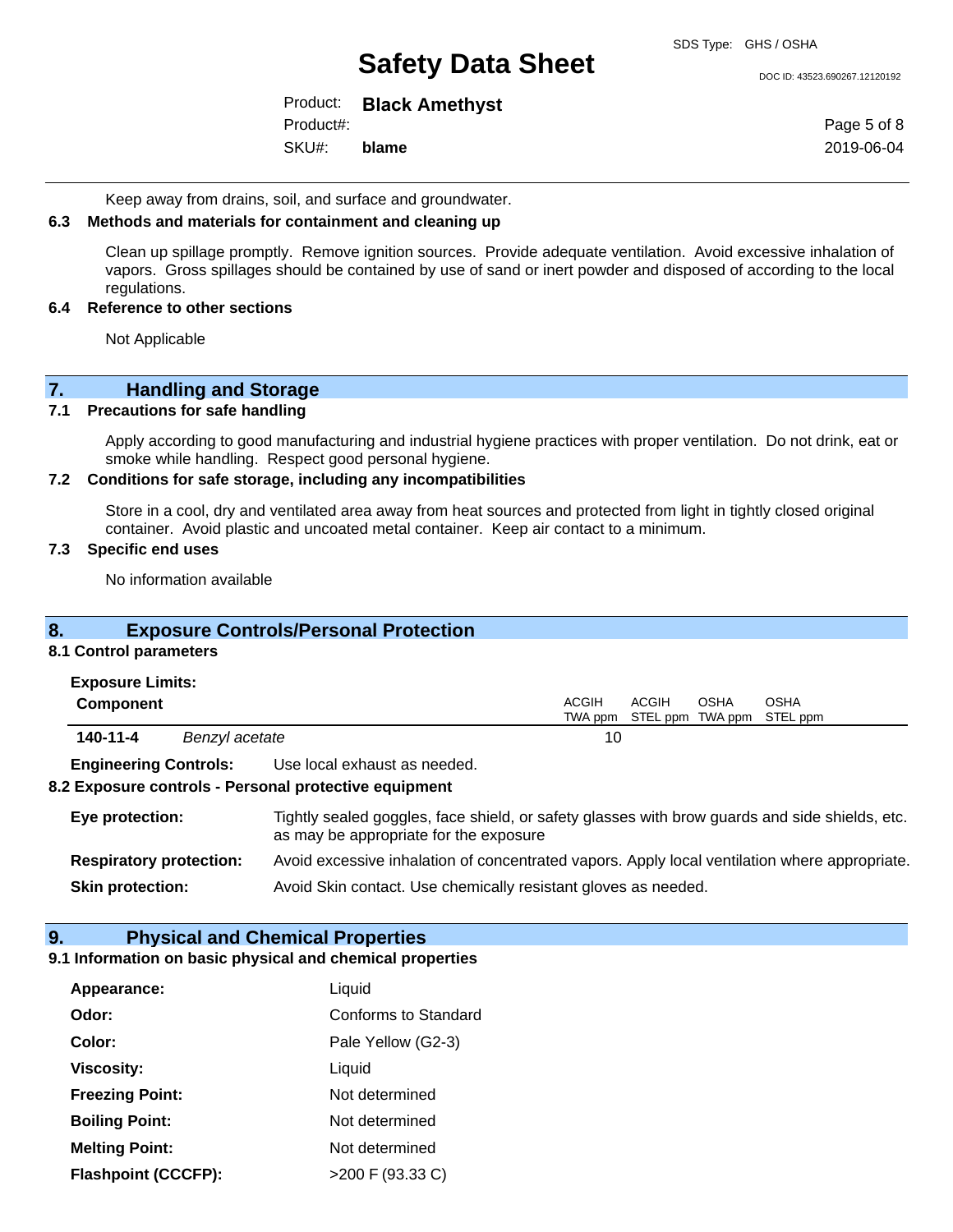DOC ID: 43523.690267.12120192

| Product:  | <b>Black Amethyst</b> |
|-----------|-----------------------|
| Product#: |                       |
| SKU#:     | blame                 |

Page 6 of 8 2019-06-04

| Not determined |
|----------------|
| None Expected  |
| None Expected  |
| 0.0307         |
| 4.3712         |
| 0.9420         |
| 0.9390         |
| 1.4660         |
| ∩il            |
|                |

## **10. Stability and Reactivity**

| 10.1 Reactivity                         | None                                               |
|-----------------------------------------|----------------------------------------------------|
| <b>10.2 Chemical stability</b>          | Stable                                             |
| 10.3 Possibility of hazardous reactions | None known                                         |
| <b>10.4 Conditions to avoid</b>         | None known                                         |
| 10.5 Incompatible materials             | Strong oxidizing agents, strong acids, and alkalis |
| 10.6 Hazardous decomposition products   | None known                                         |

## **11. Toxicological Information**

## **11.1 Toxicological Effects**

Acute Toxicity Estimates (ATEs) based on the individual Ingredient Toxicity Data utilizing the "Additivity Formula"

| Acute toxicity - Oral - (Rat) mg/kg                | (LD50: 3,902.34) May be harmful if swallowed             |
|----------------------------------------------------|----------------------------------------------------------|
| Acute toxicity - Dermal - (Rabbit) mg/kg           | (LD50: 4,058.94) May be harmful in contact with skin     |
| Acute toxicity - Inhalation - (Rat) mg/L/4hr       | (LC50: 69.13) May be harmful if inhaled                  |
| <b>Skin corrosion / irritation</b>                 | Causes mild skin irritation                              |
| Serious eye damage / irritation                    | Causes serious eye irritation                            |
| <b>Respiratory sensitization</b>                   | Not classified - the classification criteria are not met |
| <b>Skin sensitization</b>                          | May cause an allergic skin reaction                      |
| <b>Germ cell mutagenicity</b>                      | Not classified - the classification criteria are not met |
| Carcinogenicity                                    | Not classified - the classification criteria are not met |
| <b>Reproductive toxicity</b>                       | Not classified - the classification criteria are not met |
| Specific target organ toxicity - single exposure   | Not classified - the classification criteria are not met |
| Specific target organ toxicity - repeated exposure | Not classified - the classification criteria are not met |
| <b>Aspiration hazard</b>                           | Not classified - the classification criteria are not met |
|                                                    |                                                          |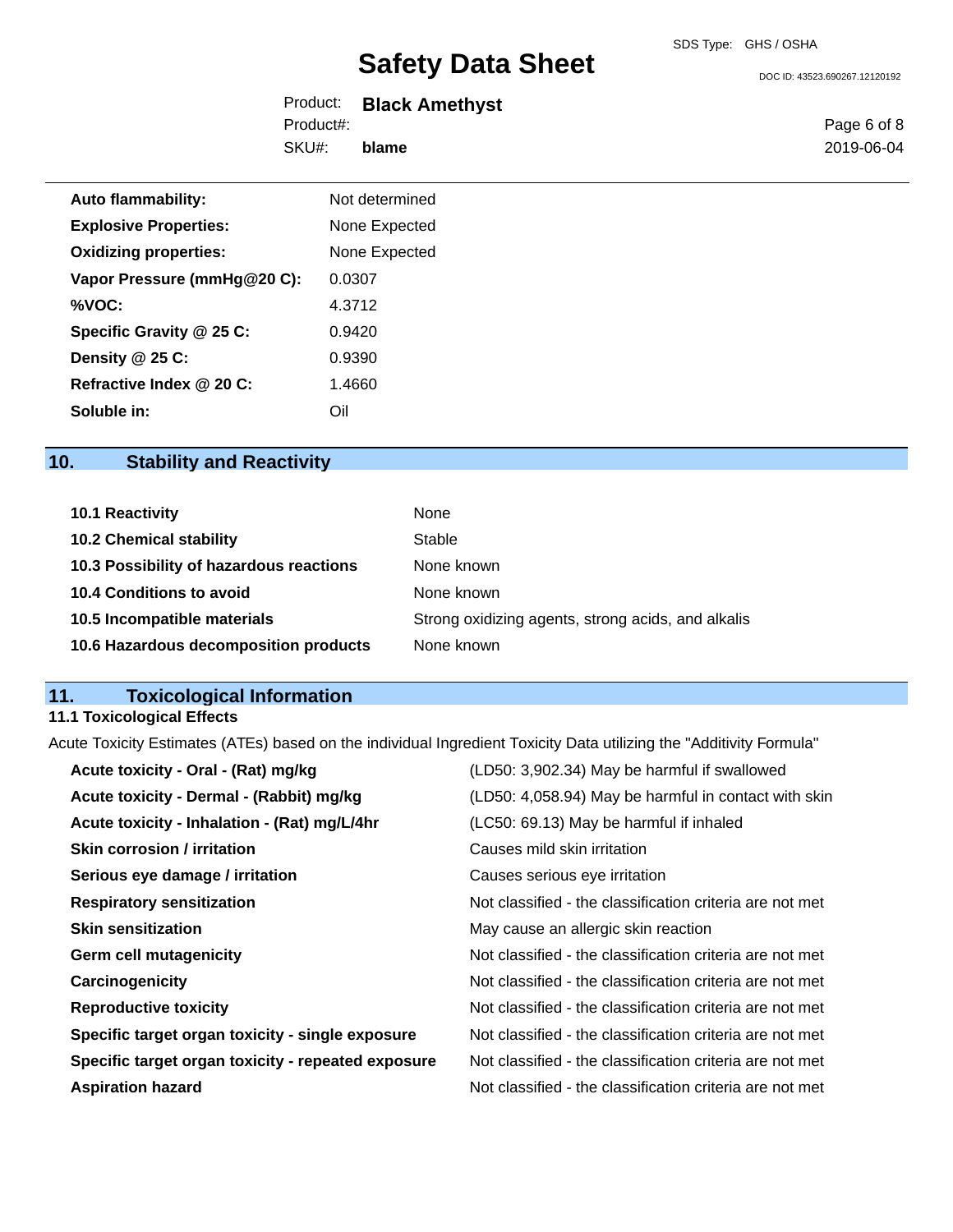SDS Type: GHS / OSHA

DOC ID: 43523.690267.12120192

Product: **Black Amethyst** SKU#: Product#: **blame**

Page 7 of 8 2019-06-04

| 12.<br><b>Ecological Information</b> |                                                          |
|--------------------------------------|----------------------------------------------------------|
| <b>12.1 Toxicity</b>                 |                                                          |
| <b>Acute aquatic toxicity</b>        | Not classified - the classification criteria are not met |
| <b>Chronic aquatic toxicity</b>      | Toxic to aquatic life with long lasting effects          |
| <b>Toxicity Data on soil</b>         | no data available                                        |
| <b>Toxicity on other organisms</b>   | no data available                                        |
| 12.2 Persistence and degradability   | no data available                                        |
| 12.3 Bioaccumulative potential       | no data available                                        |
| 12.4 Mobility in soil                | no data available                                        |
| 12.5 Other adverse effects           | no data available                                        |
|                                      |                                                          |

## **13. Disposal Conditions**

### **13.1 Waste treatment methods**

Do not allow product to reach sewage systems. Dispose of in accordance with all local and national regulations. Send to a licensed waste management company.The product should not be allowed to enter drains, water courses or the soil. Do not contaminate ponds, waterways or ditches with chemical or used container.

## **14. Transport Information**

| <b>Regulator</b><br>U.S. DOT (Non-Bulk)<br><b>Chemicals NOI</b>         |            | <b>Class</b> | <b>Pack Group</b><br>Not Regulated - Not Dangerous Goods | <b>Sub Risk</b> | UN-nr.        |
|-------------------------------------------------------------------------|------------|--------------|----------------------------------------------------------|-----------------|---------------|
| <b>ADR/RID (International Road/Rail)</b>                                |            |              |                                                          |                 |               |
| <b>Environmentally Hazardous</b><br>Liquid, n.o.s.                      | Substance. | 9            | Ш                                                        |                 | UN3082        |
| <b>IATA (Air Cargo)</b>                                                 |            |              |                                                          |                 |               |
| <b>Environmentally Hazardous</b><br>Liquid, n.o.s.<br><b>IMDG (Sea)</b> | Substance. | 9            | Ш                                                        |                 | <b>UN3082</b> |
| <b>Environmentally Hazardous</b><br>Liquid, n.o.s.                      | Substance. | 9            | Ш                                                        |                 | UN3082        |

| 15. | <b>Regulatory Information</b>              |                                                              |
|-----|--------------------------------------------|--------------------------------------------------------------|
|     | <b>U.S. Federal Regulations:</b>           |                                                              |
|     | <b>TSCA (Toxic Substance Control Act):</b> | All components of the substance/mixture are listed or exempt |
|     | 40 CFR(EPCRA, SARA, CERCLA and CAA)        | This product contains NO components of concern.              |
|     | <b>U.S. State Regulations:</b>             |                                                              |
|     | <b>California Proposition 65 Warning</b>   | This product contains the following components:              |
|     | 123-35-3(NF 204-622-5 0.01 - 0.1%          | beta-Myrcene (NFS)                                           |

**Canadian Regulations:**